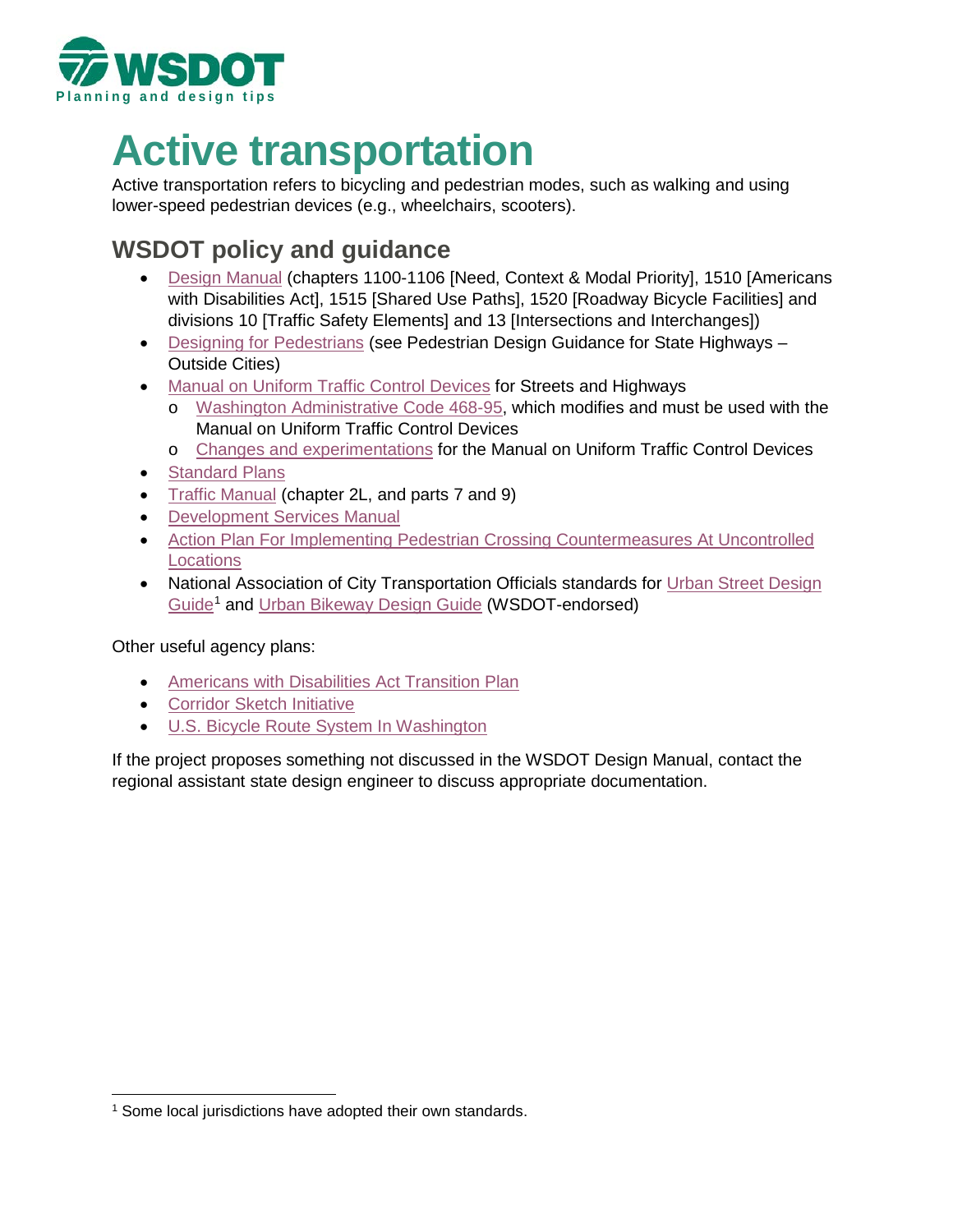# **Additional resources**

- A Policy on Geometric Design of Highways and Streets, 7<sup>th</sup> edition (Green Book), American Association of State Highway and Transportation Officials
- Guide For the Development of Bicycle Facilities, 4<sup>th</sup> Edition, American Association of State Highway and Transportation Officials
- Guide for the Planning, Design, and Operation of Pedestrian Facilities, 1st Edition; American Association of State Highway and Transportation Officials
- [Pedsafe Pedestrian Safety Guide and Countermeasure Selection System,](http://www.pedbikesafe.org/pedsafe/index.cfm) Federal Highway Administration
- [Bikeway Selection Guide,](https://safety.fhwa.dot.gov/ped_bike/tools_solve/docs/fhwasa18077.pdf) Federal Highway Administration
- [Bicycle and Pedestrian Program Publications,](https://www.fhwa.dot.gov/environment/bicycle_pedestrian/publications/) Federal Highway Administration
- [Pedestrian and Bicycle Information Center,](http://www.pedbikeinfo.org/resources/) U.S. Department of Transportation and University of North Carolina Highway Safety Research Center

## **User tips**

Eight of the nine Washington counties with permanent pedestrian and bicycle counters reported an increased number of active transportation trips from 2017 to 2018.

Active transportation plays a key role in every trip. Consider the needs of travelers who use active transportation for a part of their trip (e.g., access to a parking space or transit stop), and those who take their entire trip by foot, bicycle, other micro-mobility transportation device or mobility-assistive device.

Washington's five-year rolling average for reported walking and biking fatalities and serious injuries shows an upward trend. In 2018, motor-vehicle drivers killed 124 pedestrians and bicyclists and seriously injured another 520.

### Consider the network

Consider the complete walk and bike shed that active travelers are likely to use. Look at where schools, grocery stores, and other services are located relative to where people live. Also consider active traveler access to intermodal connections. It is useful to take the perspective of travelers who don't own motor vehicles.

When changes to a facility reduce utility of the broader active transportation network, consider off-system investments that restore network connectivity and functionality. Where WSDOT projects interrupt an existing trail network or right-of-way provides accommodation for a trail, our agency has specific statutory authorization to plan, accommodate, establish and maintain such facilities (RCW 47.30.030).

### Accommodate all users

Everyone has mobility limitations at some point in their life. A well-planned and designed active transportation facility is one that is Americans with Disabilities Act compliant and can accommodate all users door-to-door. This includes people who use a variety of devices such as wheelchairs, scooters, walkers, and bicycles. The WSDOT Design Manual requires compliance with the Federal Highway Administration's Title II of the Americans with Disability Act, which states that all new construction or alternation of existing transportation facilities must be designed and constructed to be accessible to and usable by persons with disabilities.

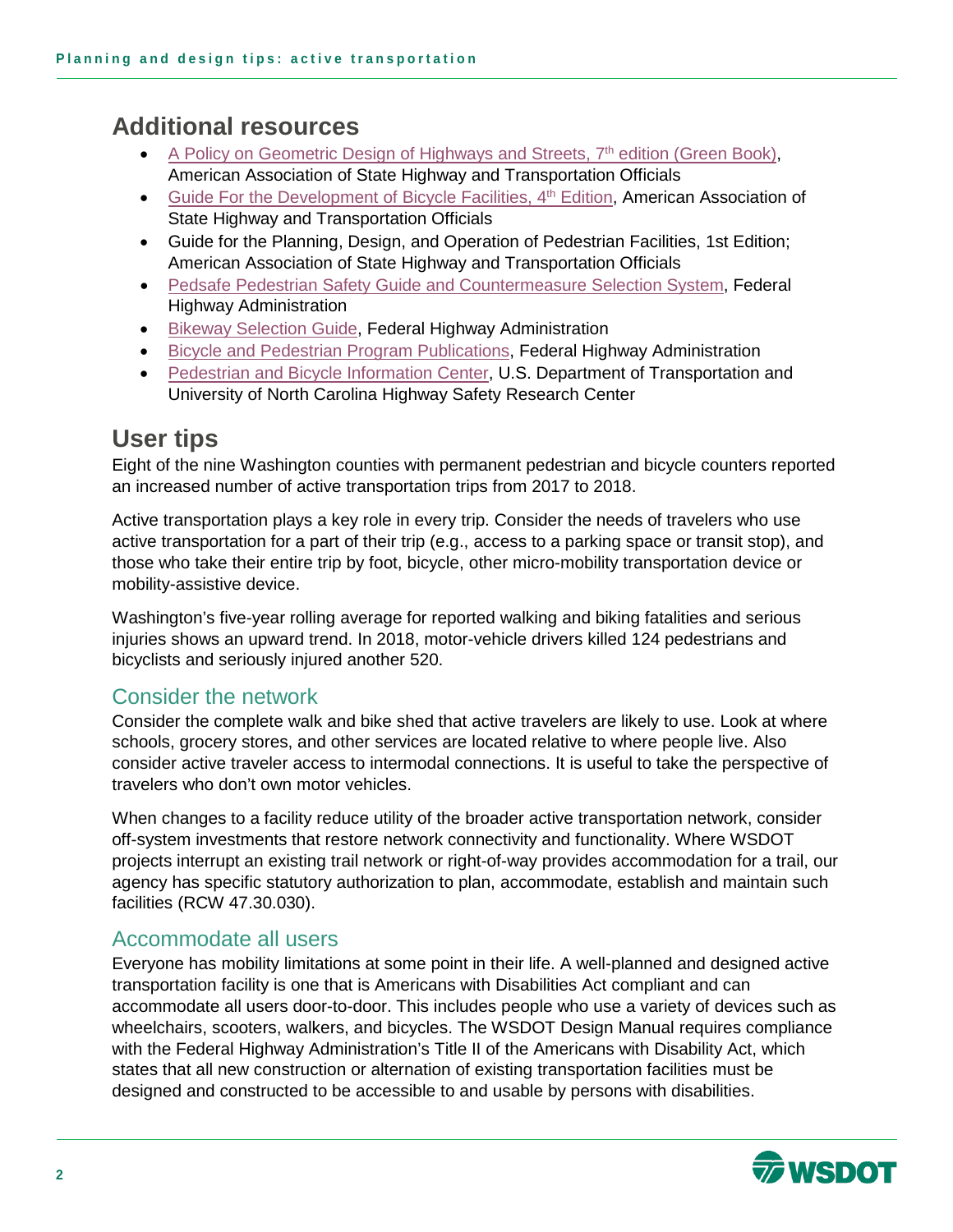### Speed and separation

Keep design speeds at a minimum where the road network is shared with bicyclists, pedestrians, and people with mobility limitations.

Where motorist speeds and traffic volumes are high and cannot be lowered, design facilities that create greater distance between motorists and people walking and bicycling. Examples include:

- Buffered sidewalks and bike lanes
- Protected bike lanes
- Shared use paths

Where traffic volumes are low, land-use context is changing, and/or near facilities that serve vulnerable users, consider traffic-calming strategies to lower vehicle speeds. Examples include:

- road diets that reduce vehicle travel lane widths or repurpose one or more vehicle travel lanes
- speed tables
- curb extensions
- chicanes
- lane narrowing to lower speeds

When active transportation users must use the shoulder, provide a wide and continuous shoulder with ample lighting.

#### **Crossings**

In Washington, more pedestrians are struck and killed by drivers while attempting to cross the road than any other pedestrian movement. Consider the availability of crossings with appropriate controls for the volume and speed of motor vehicle traffic; distance between crossings and their proximity to transit stops; line of sight for drivers approaching a crossing or stop and the possible need to add signage or countermeasures; and other factors addressed in the Action Plan For Implementing Pedestrian Crossing Countermeasures At Uncontrolled Locations. That plan speaks to mid-block crossings but the principles can be applied to other locations.

Crossings on higher speed facilities should increase vulnerable user conspicuity and protection. Examples include pedestrian scaled lighting, rectangular rapid flashing beacons, crossing islands, raised crossings and protected intersections. Endeavor to provide reasonable crossing opportunities. Where intersections are not frequent enough to allow easy access to destinations and modal connections, consider mid-block crossings. Midblock crossings often require additional enhancements. Use crossing enhancement treatments based on the [WSDOT](https://www.wsdot.wa.gov/sites/default/files/2019/10/16/Uncontrolled_Ped_Crossing_Guidance.pdf)  [Pedestrian Crossing Enhancement Guidance.](https://www.wsdot.wa.gov/sites/default/files/2019/10/16/Uncontrolled_Ped_Crossing_Guidance.pdf)

### **Connectivity**

Try to create a connected and continuous network for active transportation users. Fill gaps in the active transportation network by:

- Including active transportation facilities in your design.
- Collaborating with local jurisdictions to connect state-owned active transportation facilities with local active transportation facilities.